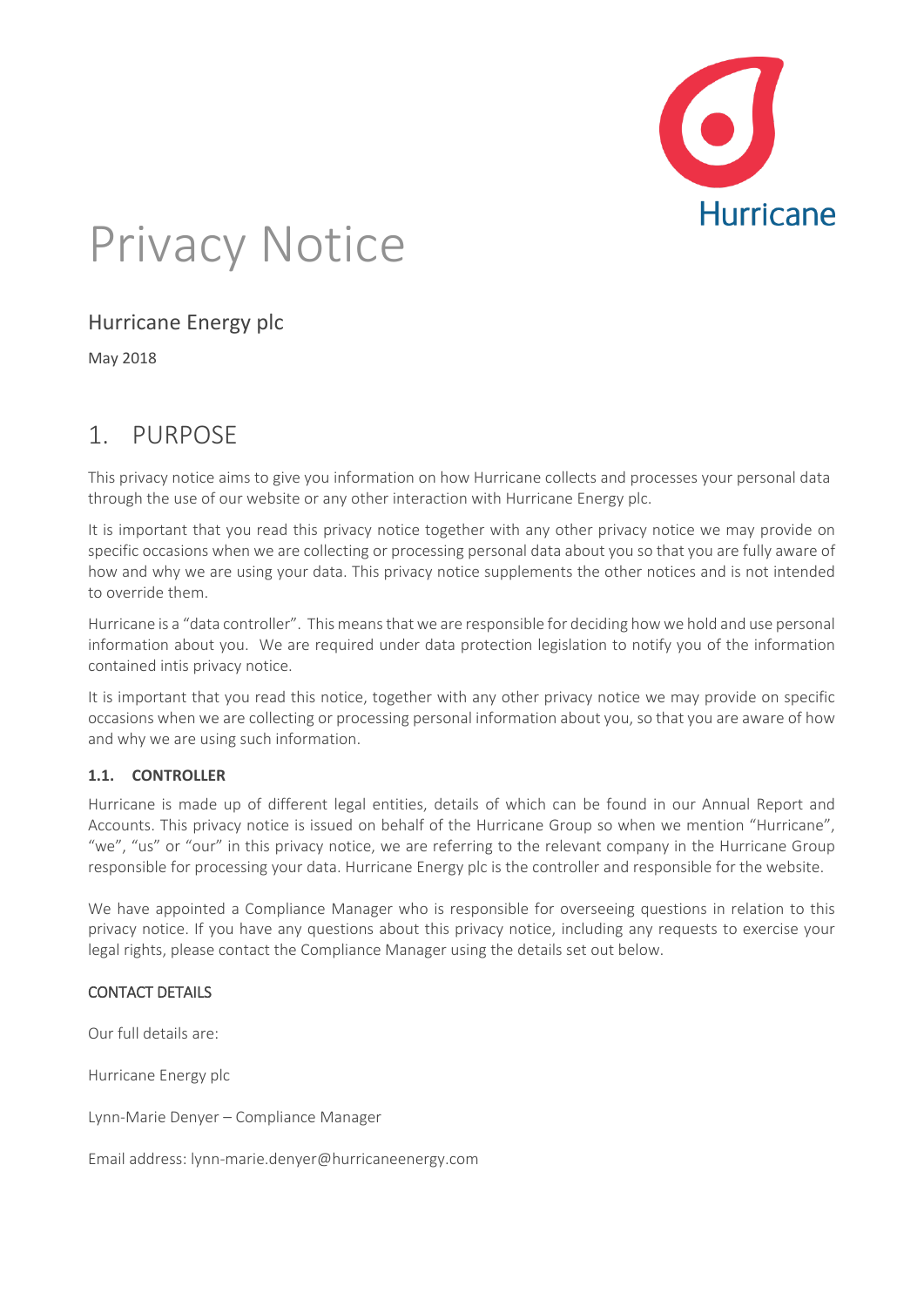

Postal address: The Wharf, Abbey Mill Business Park, Lower Eashing, Godalming, Surrey, GU7 2QN

You have the right to make a complaint at any time to the Information Commissioner's Office (ICO), the UK supervisory authority for data protection issues (*[www.ico.org.uk](http://www.ico.org.uk/)*). We would, however, appreciate the chance to deal with your concerns before you approach the ICO so please contact us in the first instance.

#### **1.2. CHANGES TO THE PRIVACY NOTICE AND YOUR DUTY TO INFORM US OF CHANGES**

This version was last updated in May 2018 and historic versions are archived.

It is important that the personal data we hold about you is accurate and current. Please keep us informed if your personal data changes during your relationship with us.

We reserve the right to change this Privacy Notice at any time without notice to you so please check back regularly to obtain the latest copy of this Privacy Notice.

This Privacy Notice does not override any applicable national data privacy laws and regulations in countries where the Company operates.

#### **1.3. THIRD-PARTY LINKS**

Our website may include links to third-party websites, plug-ins and applications. Clicking on those links or enabling those connections may allow third parties to collect or share data about you. We do not control these third-party websites and are not responsible for their privacy statements. When you leave our website, we encourage you to read the privacy notice of every website you visit.

# 2. THE DATA WE COLLECT ABOUT YOU

Personal data, or personal information, means any information about an individual from which that person can be identified. It does not include data where the identity has been removed (anonymous data).

We may collect, use, store and transfer different kinds of personal data about you which we have grouped together as follows:

- Identity Data includes first name, maiden name, last name, username or similar identifier
- Contact Data includes email address and telephone numbers
- Usage Data includes information about how you use our website
- Communications Data includes your preferences in receiving communications and alerts from us and our third parties and your communication preferences

We also collect, use and share **Aggregated Data** such as statistical or demographic data for any purpose. Aggregated Data may be derived from your personal data but is not considered personal data in law as this data does not directly or indirectly reveal your identity. For example, we may aggregate your Usage Data to calculate the percentage of users accessing a specific website feature. However, if we combine or connect Aggregated Data with your personal data so that it can directly or indirectly identify you, we treat the combined data as personal data which will be used in accordance with this privacy notice.

We do not collect any **Special Categories of Personal Data** about you (this includes details about your race or ethnicity, religious or philosophical beliefs, sex life, sexual orientation, political opinions, trade union membership, information about your health and genetic and biometric data). Nor do we collect any information about criminal convictions and offences.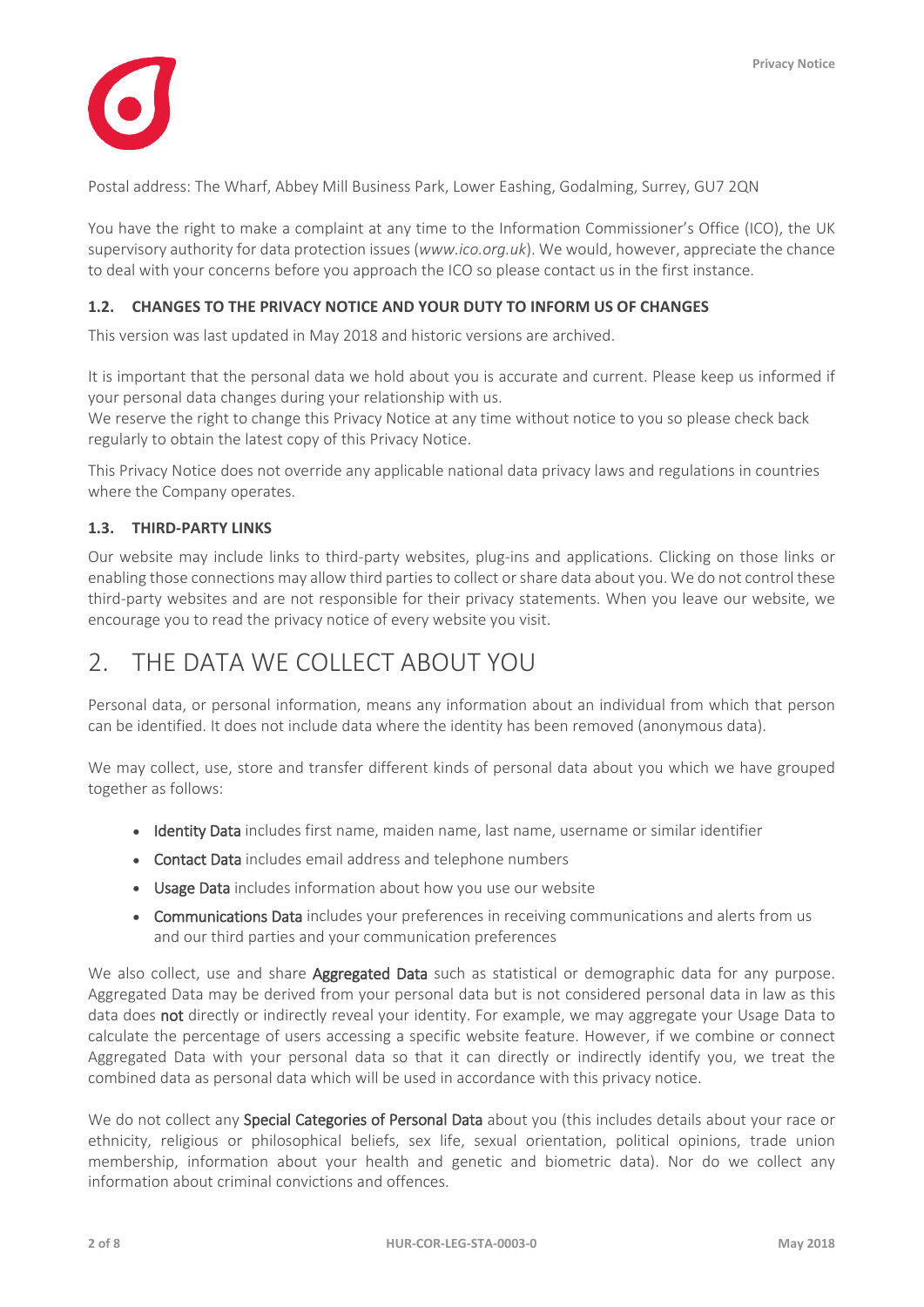

#### **2.1. IF YOU FAIL TO PROVIDE PERSONAL DATA**

Where we need to collect personal data by law, or under the terms of a contract we have with you and you fail to provide that data when requested, we may not be able to perform the contract we have or are trying to enter into with you. In this case, we may have to cancel the contract you have with us but we will notify you if this is the case at the time.

### 3. HOW IS YOUR PERSONAL DATA COLLECTED?

We use different methods to collect data from and about you including through:

- Direct interactions. You may give us your Identity, Contact and Financial Data by filling in forms or by corresponding with us by post, phone, email or otherwise. This includes personal data you provide when you:
	- create an account on our website
	- subscribe to our alert service
	- request marketing or publications to be sent to you or
	- give us some feedback
- Third parties or publicly available sources. We may receive personal data about you from various third parties as set out below
- Identity and Contact Data from publicly availably sources such as Companies House

### 4. HOW WE USE YOUR PERSONAL DATA

We will only use your personal data when the law allows us to. Most commonly, we will use your personal data in the following circumstances:

- Where we need to perform the contract we are about to enter into or have entered into with you
- Where it is necessary for our legitimate interests (or those of a third party) and your interests and fundamental rights do not override those interests
- Where we need to comply with a legal or regulatory obligation

Generally, we do not rely on consent as a legal basis for processing your personal data other than in relation to sending communications to you via our alert service using email. You have the right to withdraw consent to this service at any time by contacting the Compliance Manager.

#### **4.1. PURPOSES FOR WHICH WE WILL USE YOUR PERSONAL DATA**

We have set out below, in a table format, a description of all the ways we plan to use your personal data, and which of the legal bases we rely on to do so. We have also identified what our legitimate interests are where appropriate.

Note that we may process your personal data for more than one lawful ground depending on the specific purpose for which we are using your data. Please contact the Compliance Manager if you need details about the specific legal ground we are relying on to process your personal data where more than one ground has been set out in the table below.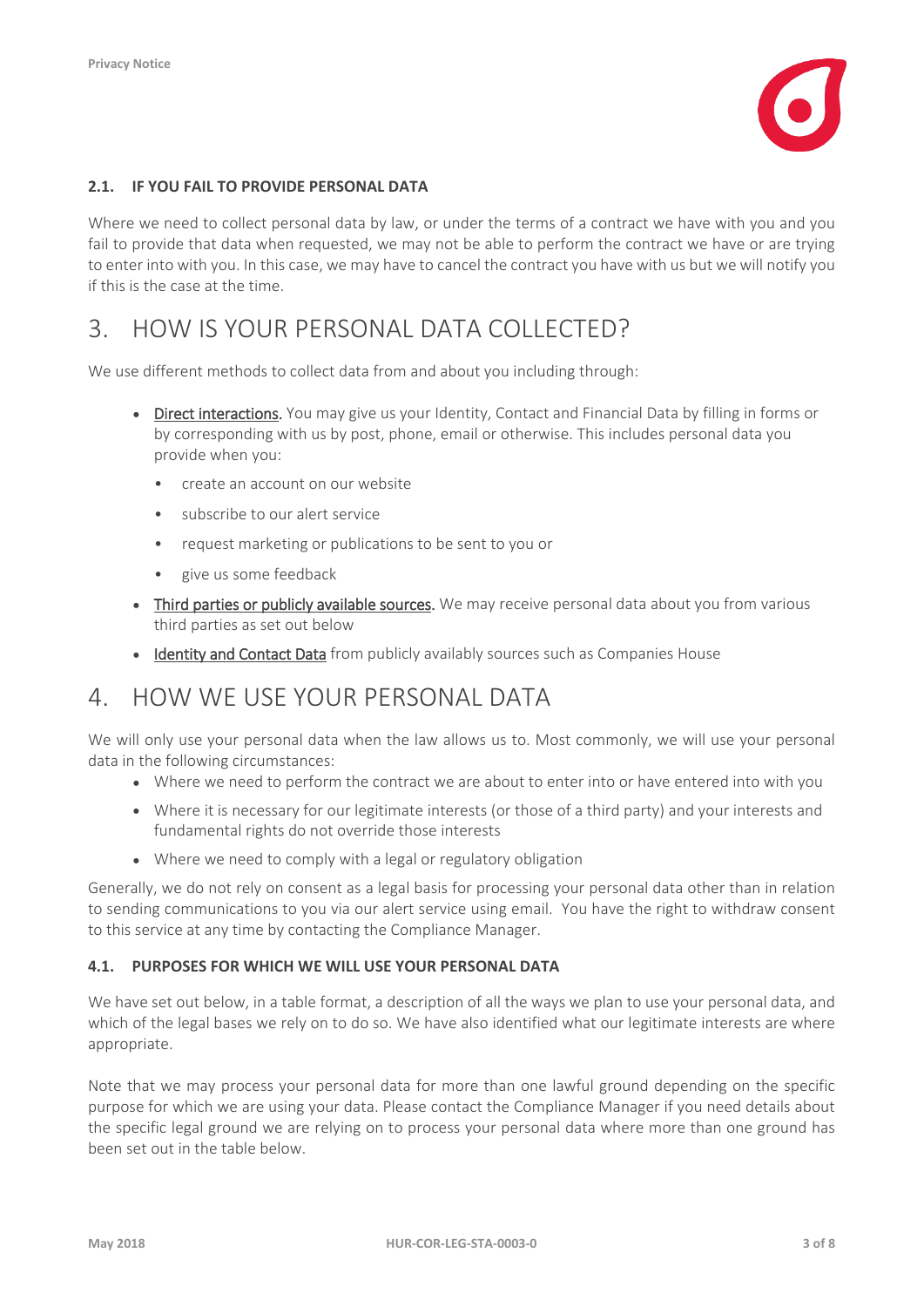

| <b>Purpose/Activity</b>                                                | Type of data                                                             | Lawful basis for processing including basis of<br>legitimate interest                                                                                                              |
|------------------------------------------------------------------------|--------------------------------------------------------------------------|------------------------------------------------------------------------------------------------------------------------------------------------------------------------------------|
| To send you communications via our<br>alert service                    | (a) Identity<br>(b) Email                                                | In pursuit of our legitimate interests<br>including supporting business<br>communications and regulatory<br>announcements, maintaining and managing<br>our communications with you |
| Administering the contract we have<br>entered into with you            | (a) Identity<br>(b) Contact<br>(c) Financial                             | Performance of a contract with you                                                                                                                                                 |
| Business management and planning,<br>including accounting and auditing | (a) Identity<br>(b) Contact<br>(c) Financial<br>(d) Terms of appointment | Performance of a contract with you                                                                                                                                                 |
| Statutory, regulatory and legal<br>obligations                         | (a) Identity<br>(b) Contact<br>(c) Financial<br>(d) Terms of appointment | To comply with our legal obligations                                                                                                                                               |

### **4.2. OPTING OUT**

You can ask us or third parties to stop sending you marketing messages at any time by contacting our Compliance Manager at any time.

#### **4.3. CHANGE OF PURPOSE**

We will only use your personal data for the purposes for which we collected it, unless we reasonably consider that we need to use it for another reason and that reason is compatible with the original purpose. If you wish to get an explanation as to how the processing for the new purpose is compatible with the original purpose, please [contac](#page-0-0)t the Compliance Manager.

If we need to use your personal data for an unrelated purpose, we will notify you and we will explain the legal basis which allows us to do so.

Please note that we may process your personal data without your knowledge or consent, in compliance with the above rules, where this is required or permitted by law.

## 5. DISCLOSURES OF YOUR PERSONAL DATA

We may have to share your personal data with the parties set out below for the purposes set out in the table in paragraph 4 above.

- Internal Third Parties as set out in the Glossary
- External Third Parties as set out in the Glossary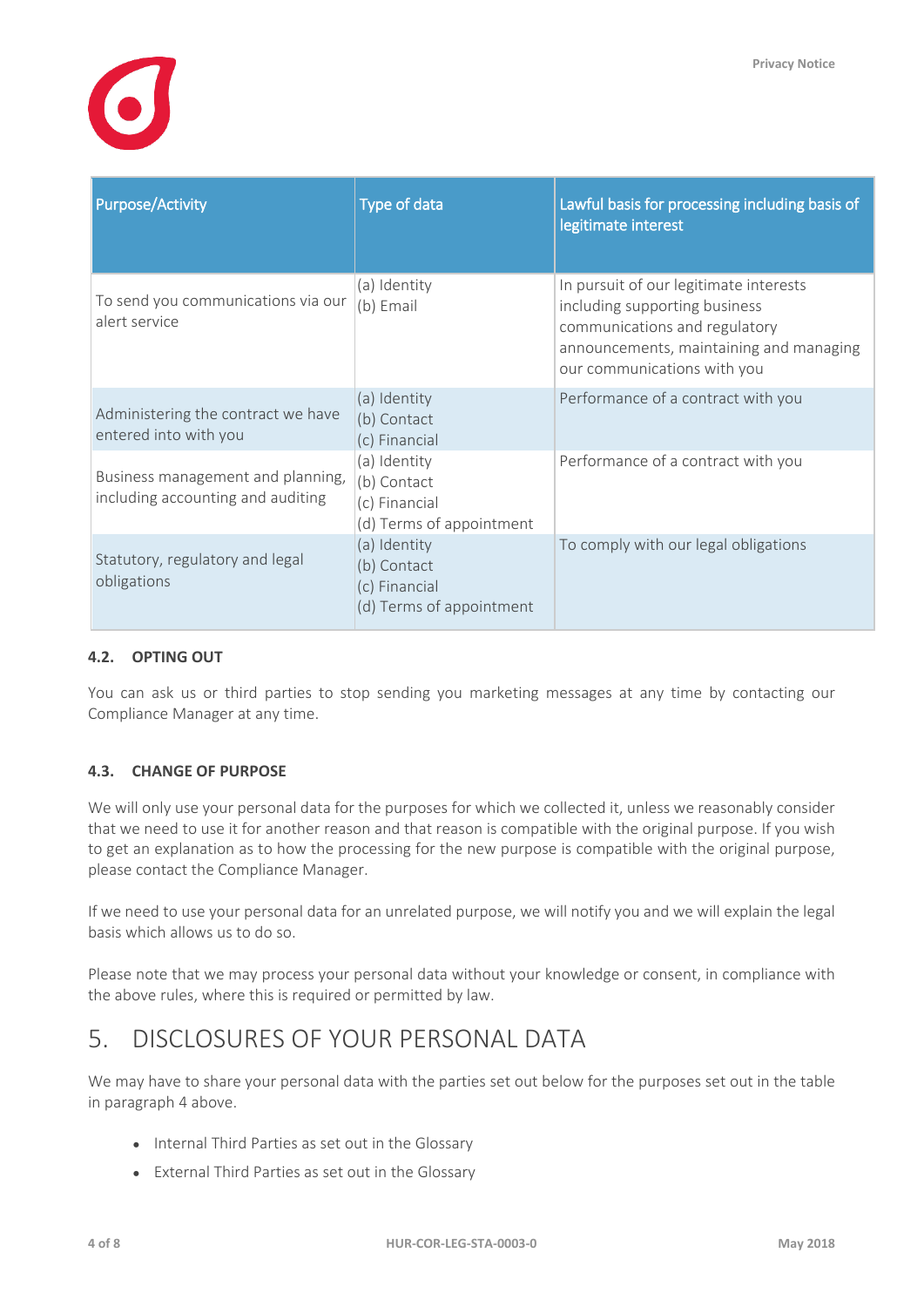

- Specific third parties such as Investis who host our website
- Third parties to whom we may choose to sell, transfer, or merge parts of our business or our assets. Alternatively, we may seek to acquire other businesses or merge with them. If a change happens to our business, then the new owners may use your personal data in the same way as set out in this privacy notice

We require all third parties to respect the security of your personal data and to treat it in accordance with the law. We do not allow our third-party service providers to use your personal data for their own purposes and only permit them to process your personal data forspecified purposes and in accordance with our instructions.

### 6. INTERNATIONAL TRANSFERS

We do not transfer your personal data outside the European Economic Area.

## 7. DATA SECURITY

We have put in place appropriate security measures to prevent your personal data from being accidentally lost, used or accessed in an unauthorised way, altered or disclosed. In addition, we limit access to your personal data to those employees, agents, contractors and other third parties who have a business need to know. They will only process your personal data on our instructions and they are subject to a duty of confidentiality.

We have put in place procedures to deal with any suspected personal data breach and will notify you and any applicable regulator of a breach where we are legally required to do so.

### 8. DATA RETENTION

### **8.1. HOW LONG WILL YOU USE MY PERSONAL DATA FOR?**

We will only retain your personal data for as long as necessary to fulfil the purposes we collected it for, including for the purposes of satisfying any legal, accounting, or reporting requirements.

To determine the appropriate retention period for personal data, we consider the amount, nature, and sensitivity of the personal data, the potential risk of harm from unauthorised use or disclosure of your personal data, the purposes for which we process your personal data and whether we can achieve those purposes through other means, and the applicable legal requirements.

## 9. YOUR LEGAL RIGHTS

Under certain circumstances, you have rights under data protection laws in relation to your personal data.

- Request access to your personal data
- Request correction of your personal data
- Request erasure of your personal data
- Object to processing of your personal data
- Request restriction of processing your personal data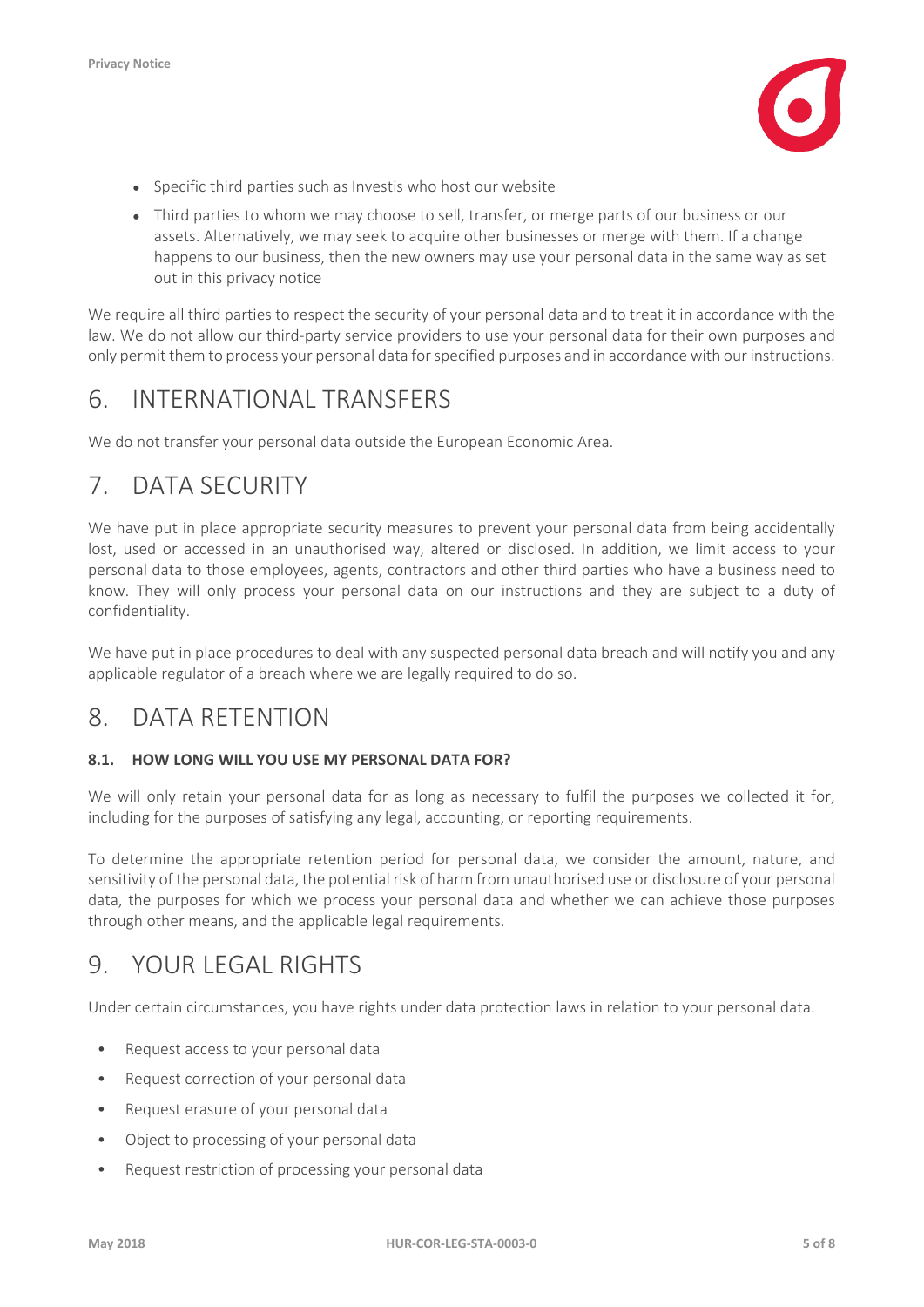

- Request transfer of your personal data
- Right to withdraw consent

If you wish to exercise any of the rights set out above, please [contact](#page-0-0) the Compliance Manager.

#### **9.1. NO FEE USUALLY REQUIRED**

You will not have to pay a fee to access your personal data (or to exercise any of the other rights). However, we may charge a reasonable fee if your request is clearly unfounded, repetitive or excessive. Alternatively, we may refuse to comply with your request in these circumstances.

#### **9.2. WHAT WE MAY NEED FROM YOU**

We may need to request specific information from you to help us confirm your identity and ensure your right to access your personal data (or to exercise any of your other rights). This is a security measure to ensure that personal data is not disclosed to any person who has no right to receive it. We may also contact you to ask you for further information in relation to your request to speed up our response.

#### **9.3. TIME LIMIT TO RESPOND**

We try to respond to all legitimate requests within one month. Occasionally it may take us longer than a month if your request is particularly complex or you have made a number of requests. In this case, we will notify you and keep you updated.

### 10. RIGHT TO LODGE A COMPLAINT

You have the right to make a complaint at any time to the Information Commissioner's Office (ICO), the UK supervisory authority for data protection issues (www.ico.org.uk). We would, however, appreciate the chance to deal with your concerns before you approach the ICO so please contact the Hurricane Compliance Manager in the first instance using the details set out below.

Hurricane Energy plc

Lynn-Marie Denyer – Compliance Manager

Email address: hurricane.compliance@hurricaneenergy.com

Postal address: The Wharf, Abbey Mill Business Park, Lower Eashing, Godalming, Surrey, GU7 2QN

Phone number: +44 1483 862820

### 11. COMPLIANCE MANAGER

We have appointed a Compliance Manager who is responsible for overseeing questions in relation to this privacy notice. If you have any questions about this privacy notice, including any requests to exercise your legal rights, please contact the Compliance Manager using the details set out above.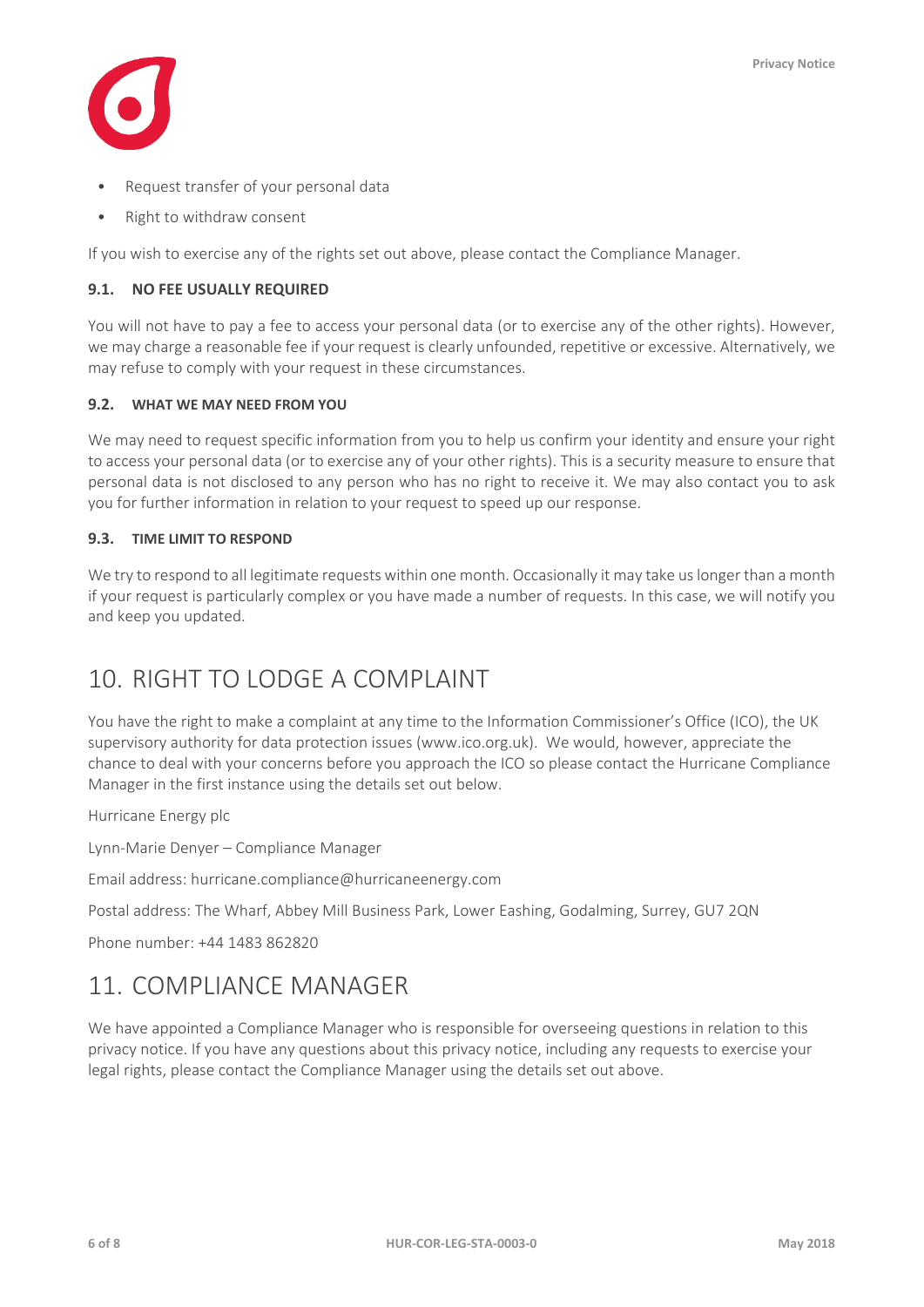

# 12. GLOSSARY

### **12.1. LAWFUL BASIS**

EEA means the 28 countries in the EU, and Iceland, Liechtenstein and Norway.

Legitimate Interest means the interest of our business in conducting and managing our business to enable us to give you the best service/product and the best and most secure experience. We make sure we consider and balance any potential impact on you (both positive and negative) and your rights before we process your personal data for our legitimate interests. We do not use your personal data for activities where our interests are overridden by the impact on you (unless we have your consent or are otherwise required or permitted to by law). You can obtain further information about how we assess our legitimate interests against any potential impact on you in respect of specific activities by contacting the Compliance Manager.

Performance of Contract means processing your data where it is necessary for the performance of a contract to which you are a party or to take steps at your request before entering into such a contract.

Comply with a legal or regulatory obligation means processing your personal data where it is necessary for compliance with a legal or regulatory obligation that we are subject to.

#### **12.2. THIRD PARTIES**

#### *12.2.1. Internal Third Parties*

Other companies in the Hurricane Group acting as joint controllers and who are based in the UK.

#### *12.2.2. External Third Parties*

- Service providers acting as processors based in the United Kingdom who provide system administration services
- Professional advisers including lawyers, bankers, auditors and insurers based in the EEA who provide consultancy, banking, legal, insurance and accounting services
- HM Revenue & Customs, regulators and other authorities based in the United Kingdom who require reporting of processing activities in certain circumstances

### **12.3. YOUR LEGAL RIGHTS**

You have the right to:

Request access to your personal data (commonly known as a "data subject access request"). This enables you to receive a copy of the personal data we hold about you and to check that we are lawfully processing it.

Request correction of the personal data that we hold about you. This enables you to have any incomplete or inaccurate data we hold about you corrected, though we may need to verify the accuracy of the new data you provide to us.

Request erasure of your personal data. This enables you to ask us to delete or remove personal data where there is no good reason for us continuing to process it. You also have the right to ask us to delete or remove your personal data where you have successfully exercised your right to object to processing (see below), where